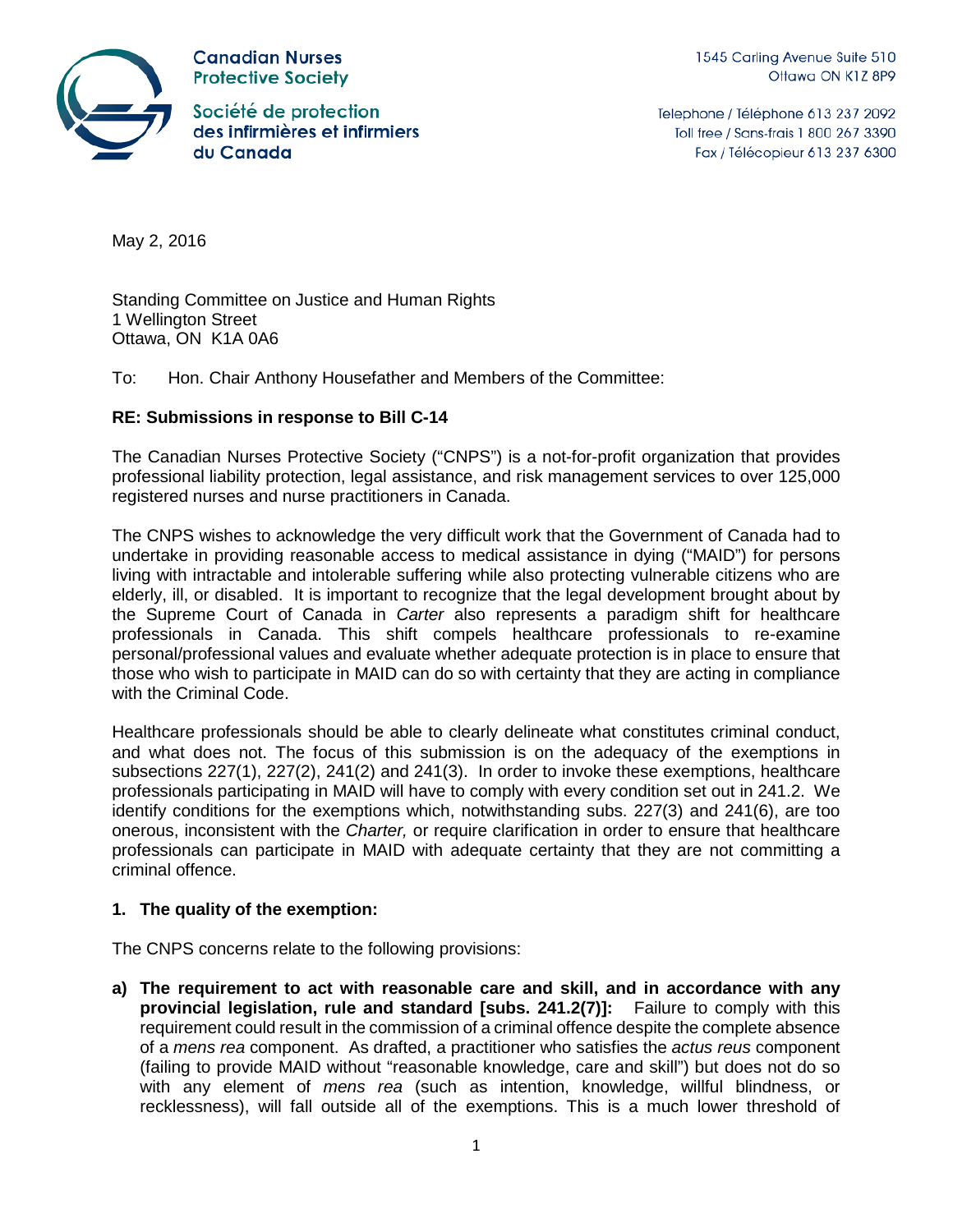culpability than criminal negligence under subsection 219(1), which requires the *mens rea*  element of "wanton or reckless disregard for the lives or safety of others". It is noteworthy that nowhere else in the Criminal Code can a breach of the standard of care (i.e. acting without "reasonable knowledge, care and skill") give rise to a criminal offence.

In addition, this provision makes the exemption conditional upon compliance with requirements that are unknown and ill-defined: provincial legislation and standards have not yet been enacted and the term "rule" does not have a legal meaning. All provincial requirements are also incorporated by reference without regard to their importance; some could be merely administrative in nature. Attaching a criminal consequence to a breach of the standard may deter regulatory authorities from adopting standards and taking the very steps to enhance patient care and safety in this area.

It would be entirely unwarranted to import civil or regulatory notions as the basis for criminal conduct. The requirement to act with reasonable knowledge care and skill is a civil and regulatory standard that already carries civil and regulatory consequences. For the reasons set out above, subsection 241.2(7) should be deleted in its entirety.

- **b) The requirement that a practitioner be satisfied that the request for MAID is signed and dated before two independent witnesses [subsection 241.2(3)(c)]:** The definition of an "independent witness", is contained at paragraph 241.2(5), but for all practical purposes, a medical or nurse practitioner is not in a position to determine whether those conditions exist. The word "independent" should be deleted from this paragraph and witnesses should bear the responsibility of any misrepresentation as to their independence. It is important to note that pursuant to paragraphs 241.2(3)(a) and 241.2(1)(d), the medical or nurse practitioner is already required to determine that the request is "voluntary" and "not as a result of external pressure".
- **c) The requirement that a "business relationship" not exist as between the practitioners providing MAID and the practitioners who provide the opinion contemplated by subsection 241(3)(e) [subs. 241.2(6)(a)]:** Precluding any form of "business relationship", without a definition, will create uncertainty. For instance, would the existence of a pattern of referrals be considered to be a "business relationship"? Would a collaborative relationship between a nurse practitioner and a physician be considered a "business relationship"?

If the intention of subsection  $241.2(6)(a)$  is to prevent the involvement of practitioners where they operate in partnership or otherwise within the same clinic, it should be expressly stipulated. We submit that a more expansive definition of business relationship would also create barriers to access especially in rural areas where practitioners need to collaborate on a regular basis.

**d) The requirement that practitioners "***do not know or believe that they are connected to the other practitioner or to the person making the request in any other way that would affect their objectivity***".[subs. 241.2(6)(c)]:** This requirement is too vague and much too subjective to be relied upon to delineate a criminal offense. Would living in the same community or referring patients to a practitioner meant that a "connection" existed between the practitioners which would impact "objectivity"? To avoid the introduction of a vague, overly broad provision, which could create so much uncertainty as to alone deter physicians and nurse practitioners from providing assistance, the CNPS recommends the elimination of this condition in its entirety.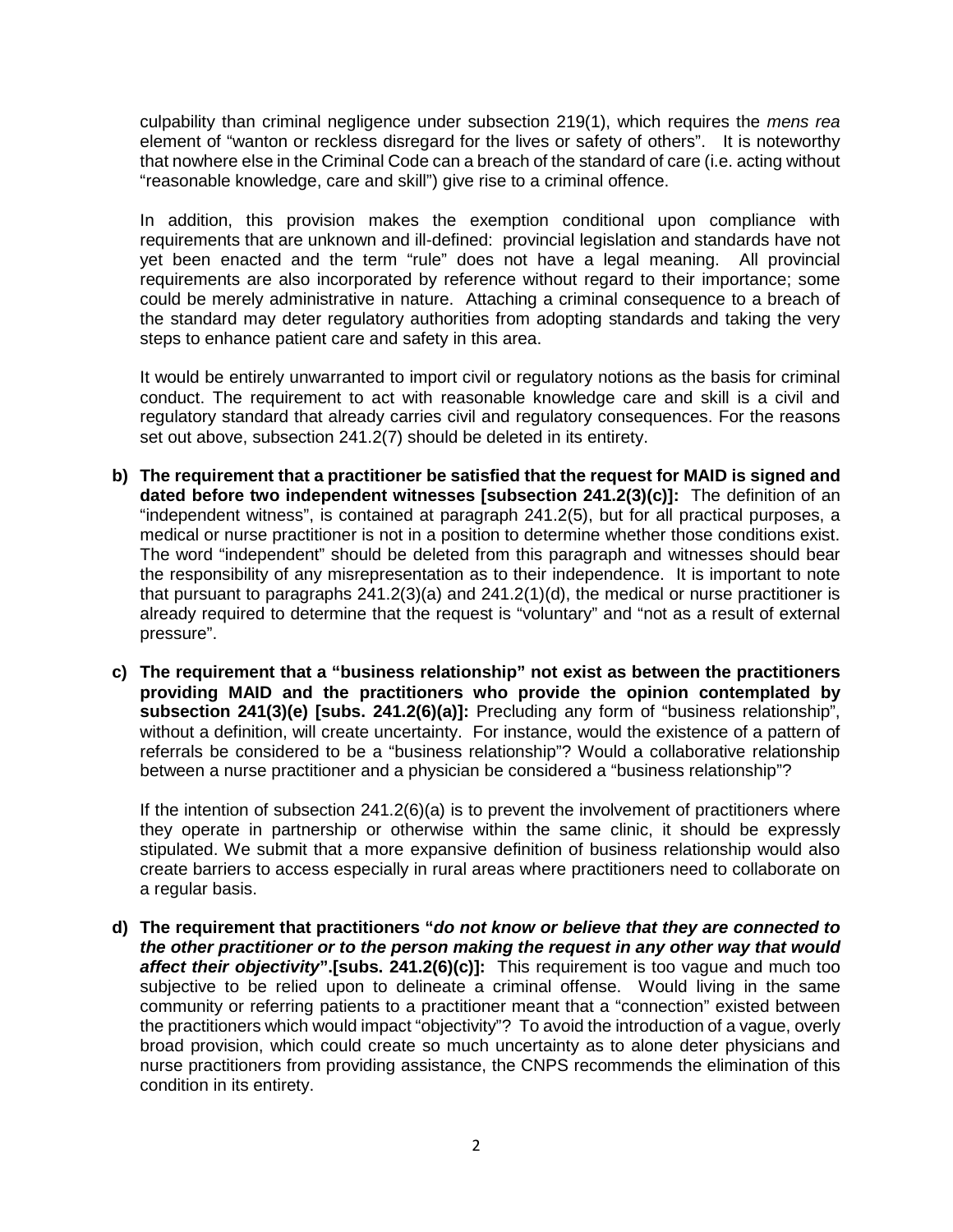- **2. Fundamental uncertainty as to the role of the registered nurse, licensed/registered practical nurse and registered psychiatric nurse:** Due to the fact that the scope of practice of registered nurses typically permits the administration of a substance with the order of physician or nurse practitioner, subs. 227(2) and 241(3) would suggest that a registered nurse could indeed administer a substance in the provision of MAID with an order from a medical or nurse practitioner. However, pars. 241.1(a) and 241.2(3)(h) suggest that a medical or nurse practitioner must be present at the bedside and administer the substance that has been prescribed as part of the provision of MAID, unless the patient is able and willing to selfadminister. The CNPS submits that if the intention of the legislation is to ensure the substance is administered by a medical practitioner or nurse practitioner with the exception of the patient self-administering, a clear statement that the substance is to be "administered personally by the medical practitioner or nurse practitioner" must be included.
- **3. Inconsistent and unpredictable punishments:** Subsection 227(1) provides an exemption from culpable homicide if the conditions in section 241.2 are satisfied. Culpable homicide is defined in subsection 222(4) of the Code as "murder or manslaughter or infanticide". The possible punishments for the indictable offence of culpable homicide are set out in subsections 235(1), 236(a), 236(b), and 237. The punishment, depending on the type of culpable homicide, ranges from minimum imprisonment of four years to a maximum of life imprisonment. Failure to comply with the conditions of the exemption could also lead to a finding of guilt pursuant to section 241(1), which carries a potential term of imprisonment of not more than 14 years. Section 241.3, however, includes additional terms of punishment for failing to satisfy the requirements set out in subsections 241.2(3)(b) to (h) and 241.2(8).
- **4. Healthcare providers' obligation to "counsel":** Subsection 241(1)(a) creates a criminal offence to "counsel" a person to commit suicide. "Counsel" is defined in subsection 22(3) of the Code as including "procur[ing], solicit[ing] or incit[ing]." In nursing, however, "counsel" is often used to describe information-sharing or engaging in an educational dialogue with a patient for the purpose of developing awareness of health options. In fact, Canadian nurses by legal and ethical duty must "counsel" or educate patients with respect to healthcare decision-making.

With the proposed subsection 241(1)(a) in mind, nurses may be at risk of criminal prosecution as a result of carrying out their professional obligations by engaging in discussions with patients regarding end-of-life issues. Nurses may be reluctant to enter into discussions with patients regarding end-of-life questions due to a fear that it could be construed as "counselling". As a result, it is in the best interests of patients and the healthcare team to include an explicit exemption for nurses (and other healthcare professionals) who may have similar obligations to discuss end-of-life options.

To distinguish the existing definition of "counselling" under subsection 22(3) of the Code from that of information providing in the healthcare context, CNPS recommends the following definition and exemption under section 241.1:

*"counsel" in relation to the death of a person, means to provide information on practitionerassisted death in the course of the provision of professional healthcare services;*

*S. 241.1(2)(b): An assisting practitioner, a consulting physician, or a nurse who, in the course of providing professional healthcare services, counsels a person about practitionerassisted death is not guilty of an offence under section 241.*